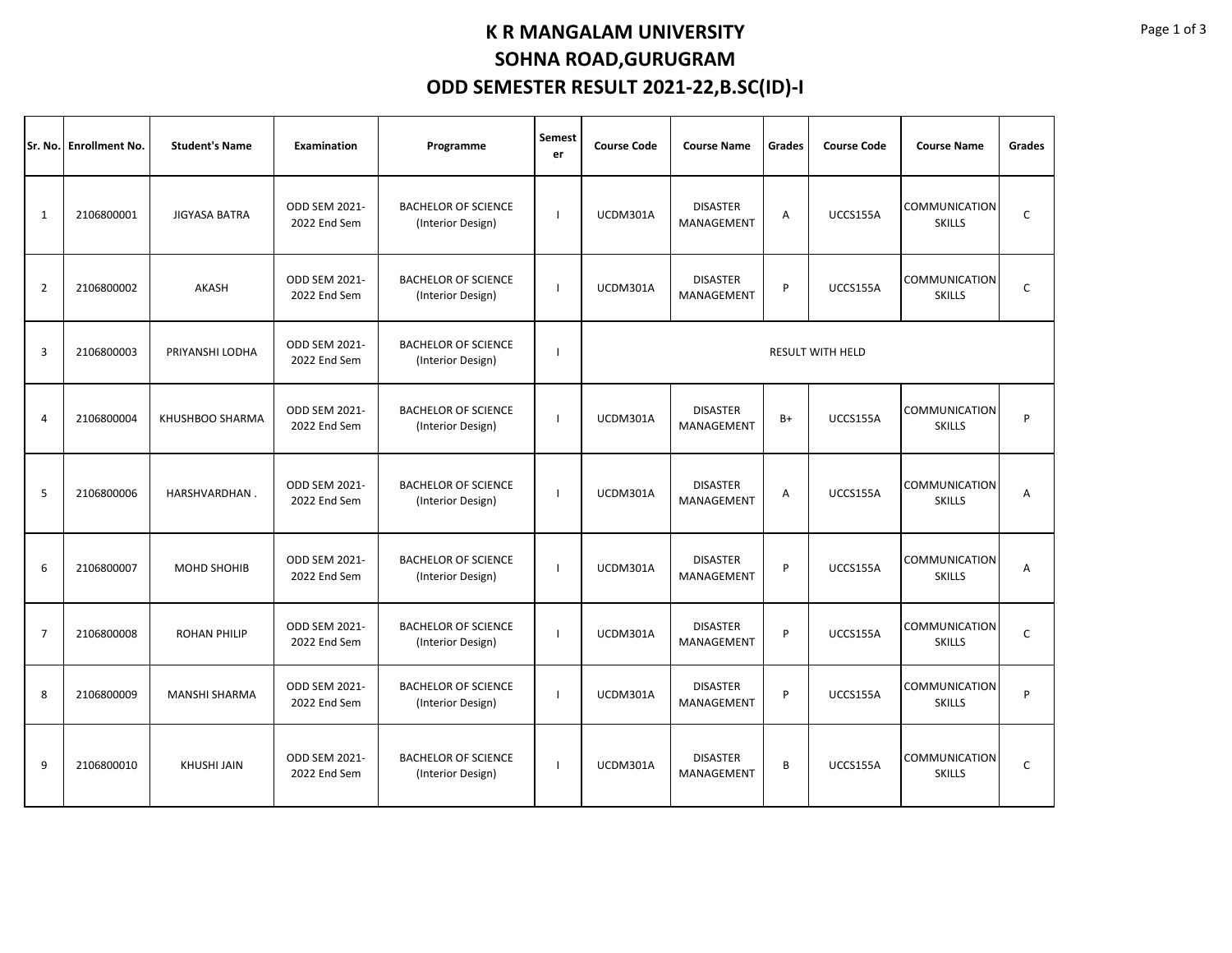## **K R MANGALAM UNIVERSITY SOHNA ROAD,GURUGRAM ODD SEMESTER RESULT 2021-22,B.SC(ID)-I**

| lSr. No.       | <b>Enrollment No.</b> | <b>Student's Name</b> | <b>Examination</b>                   | Programme                                       | Semest<br>er | <b>Course Code</b>      | <b>Course Name</b>                                               | Grades | <b>Course Code</b> | <b>Course Name</b>                                              | Grades | Course<br>Code | Course<br>Name                                                    | Grades         |  |
|----------------|-----------------------|-----------------------|--------------------------------------|-------------------------------------------------|--------------|-------------------------|------------------------------------------------------------------|--------|--------------------|-----------------------------------------------------------------|--------|----------------|-------------------------------------------------------------------|----------------|--|
| $\mathbf{1}$   | 2106800001            | <b>JIGYASA BATRA</b>  | ODD SEM 2021-<br>2022 End Sem        | <b>BACHELOR OF SCIENCE</b><br>(Interior Design) |              | APAR129A                | <b>HISTORY OF</b><br><b>CULTURE &amp;</b><br>CIVILISATION        | $B+$   | APID117B           | <b>BASIC DESIGN &amp;</b><br><b>CREATIVE</b><br><b>WORKSHOP</b> | $B+$   | APID119B       | <b>INTRODUCT</b><br>ION TO<br><b>BUILDING</b><br>MATERIALS        | $B+$           |  |
| $\overline{2}$ | 2106800002            | AKASH                 | ODD SEM 2021-<br>2022 End Sem        | <b>BACHELOR OF SCIENCE</b><br>(Interior Design) |              | APAR129A                | <b>HISTORY OF</b><br><b>CULTURE &amp;</b><br><b>CIVILISATION</b> | C      | APID117B           | <b>BASIC DESIGN &amp;</b><br>CREATIVE<br><b>WORKSHOP</b>        | P      | APID119B       | <b>INTRODUCT</b><br>ION TO<br><b>BUILDING</b><br><b>MATERIALS</b> | B              |  |
| $\overline{3}$ | 2106800003            | PRIYANSHI LODHA       | ODD SEM 2021-<br>2022 End Sem        | <b>BACHELOR OF SCIENCE</b><br>(Interior Design) |              | <b>RESULT WITH HELD</b> |                                                                  |        |                    |                                                                 |        |                |                                                                   |                |  |
| $\overline{4}$ | 2106800004            | KHUSHBOO SHARMA       | ODD SEM 2021-<br>2022 End Sem        | <b>BACHELOR OF SCIENCE</b><br>(Interior Design) |              | APAR129A                | <b>HISTORY OF</b><br><b>CULTURE &amp;</b><br>CIVILISATION        | $B+$   | APID117B           | <b>BASIC DESIGN &amp;</b><br>CREATIVE<br><b>WORKSHOP</b>        | B      | APID119B       | <b>INTRODUCT</b><br>ION TO<br><b>BUILDING</b><br><b>MATERIALS</b> | $B+$           |  |
| 5              | 2106800006            | HARSHVARDHAN.         | ODD SEM 2021-<br>2022 End Sem        | <b>BACHELOR OF SCIENCE</b><br>(Interior Design) |              | APAR129A                | <b>HISTORY OF</b><br><b>CULTURE &amp;</b><br>CIVILISATION        | A      | APID117B           | <b>BASIC DESIGN &amp;</b><br><b>CREATIVE</b><br><b>WORKSHOP</b> | B      | APID119B       | <b>INTRODUCT</b><br>ION TO<br><b>BUILDING</b><br><b>MATERIALS</b> | $\overline{A}$ |  |
| 6              | 2106800007            | <b>MOHD SHOHIB</b>    | ODD SEM 2021-<br>2022 End Sem        | <b>BACHELOR OF SCIENCE</b><br>(Interior Design) |              | APAR129A                | <b>HISTORY OF</b><br><b>CULTURE &amp;</b><br>CIVILISATION        | B+     | APID117B           | <b>BASIC DESIGN &amp;</b><br>CREATIVE<br><b>WORKSHOP</b>        | P      | APID119B       | <b>INTRODUCT</b><br>ION TO<br><b>BUILDING</b><br><b>MATERIALS</b> | $B+$           |  |
| $\overline{7}$ | 2106800008            | <b>ROHAN PHILIP</b>   | <b>ODD SEM 2021-</b><br>2022 End Sem | <b>BACHELOR OF SCIENCE</b><br>(Interior Design) |              | APAR129A                | <b>HISTORY OF</b><br><b>CULTURE &amp;</b><br>CIVILISATION        | $B+$   | APID117B           | <b>BASIC DESIGN &amp;</b><br>CREATIVE<br><b>WORKSHOP</b>        | $B+$   | APID119B       | <b>INTRODUCT</b><br>ION TO<br><b>BUILDING</b><br><b>MATERIALS</b> | $B+$           |  |
| 8              | 2106800009            | <b>MANSHI SHARMA</b>  | ODD SEM 2021-<br>2022 End Sem        | <b>BACHELOR OF SCIENCE</b><br>(Interior Design) |              | APAR129A                | <b>HISTORY OF</b><br><b>CULTURE &amp;</b><br>CIVILISATION        | Α      | APID117B           | <b>BASIC DESIGN &amp;</b><br>CREATIVE<br><b>WORKSHOP</b>        | A      | APID119B       | <b>INTRODUCT</b><br>ION TO<br><b>BUILDING</b><br>MATERIALS        | A              |  |
| 9              | 2106800010            | <b>KHUSHI JAIN</b>    | ODD SEM 2021-<br>2022 End Sem        | <b>BACHELOR OF SCIENCE</b><br>(Interior Design) |              | APAR129A                | <b>HISTORY OF</b><br><b>CULTURE &amp;</b><br>CIVILISATION        | Α      | APID117B           | <b>BASIC DESIGN &amp;</b><br><b>CREATIVE</b><br><b>WORKSHOP</b> | $A+$   | APID119B       | <b>INTRODUCT</b><br>ION TO<br><b>BUILDING</b><br><b>MATERIALS</b> | $A+$           |  |